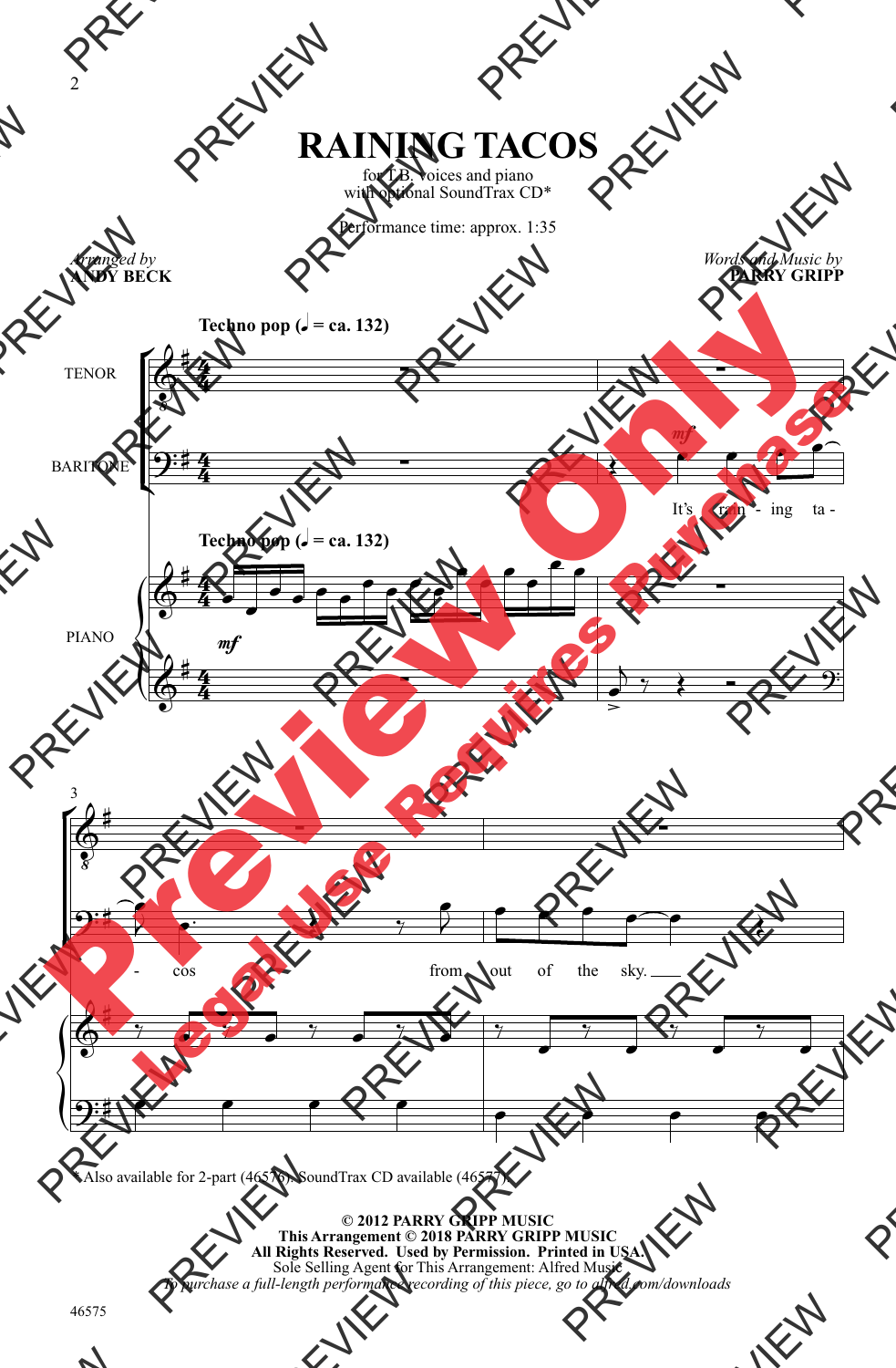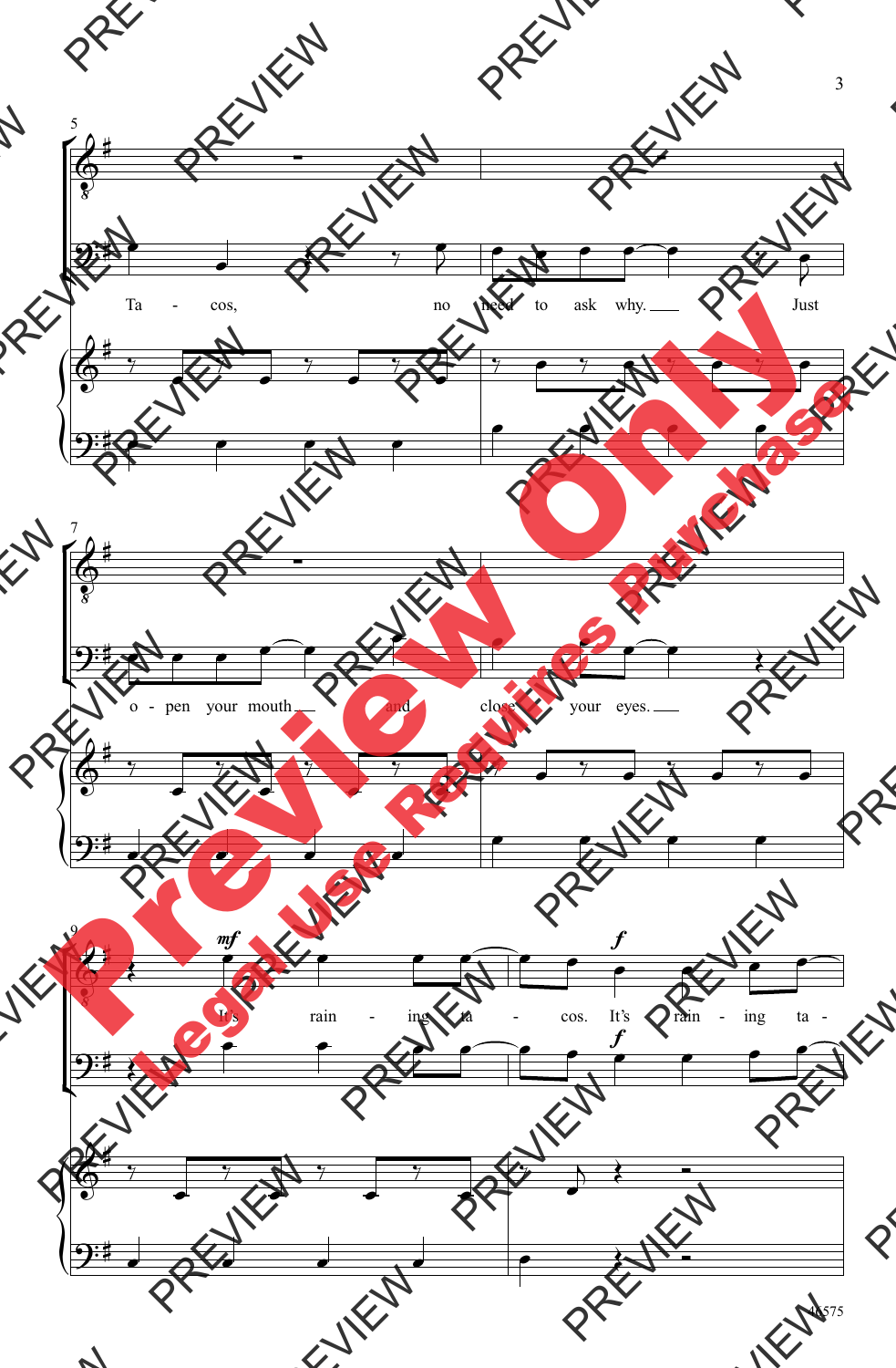

<sup>46575</sup>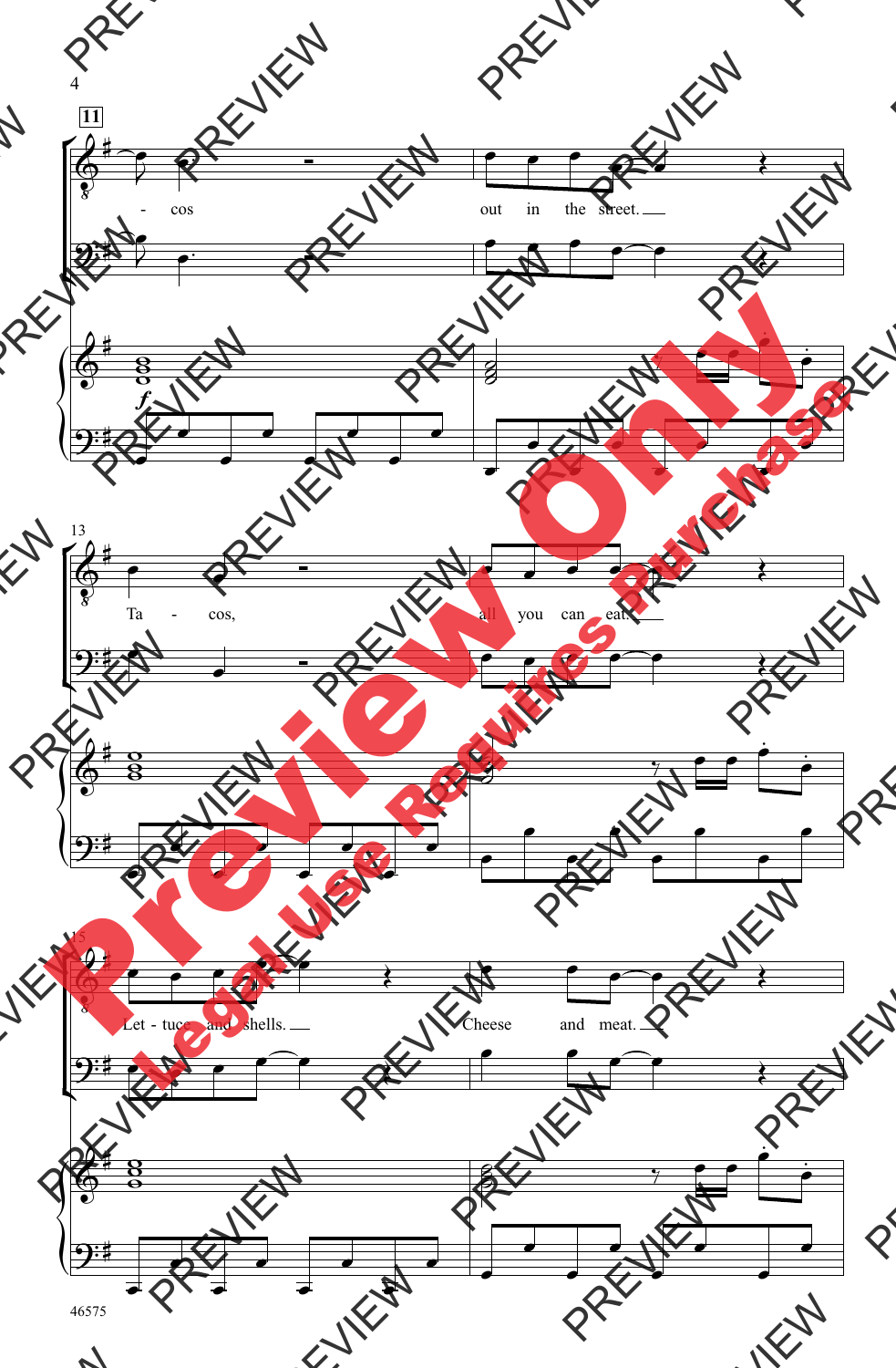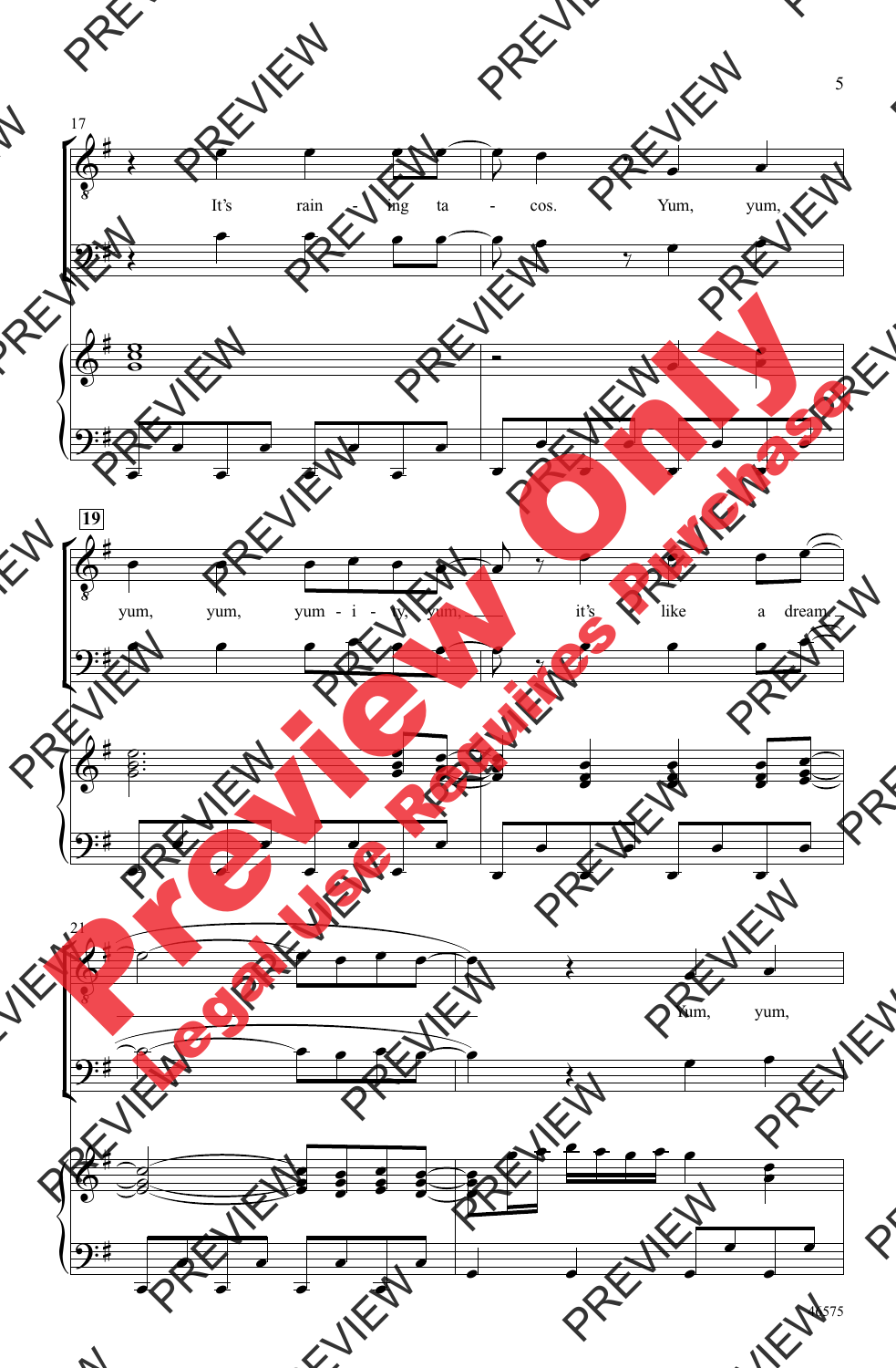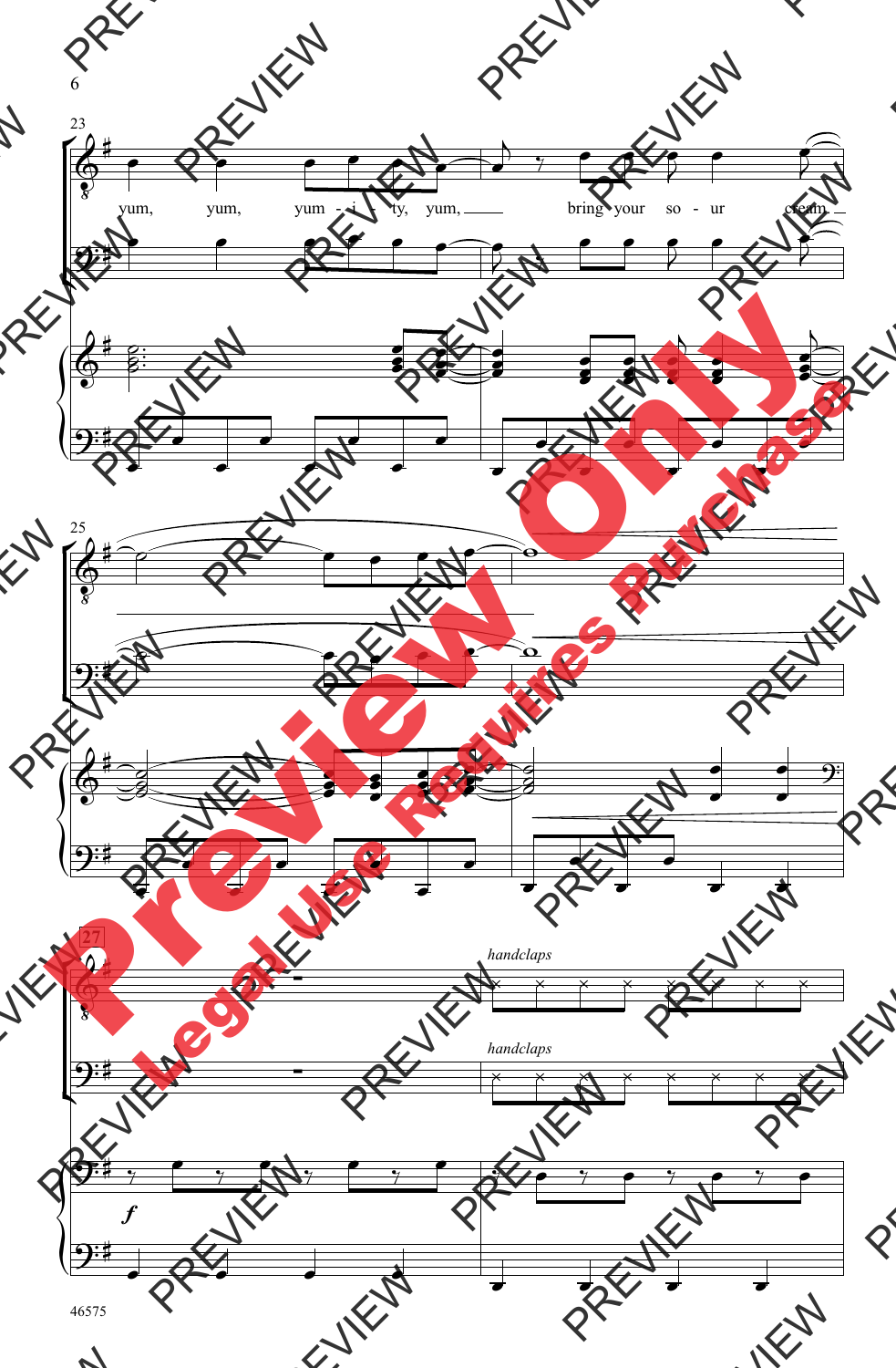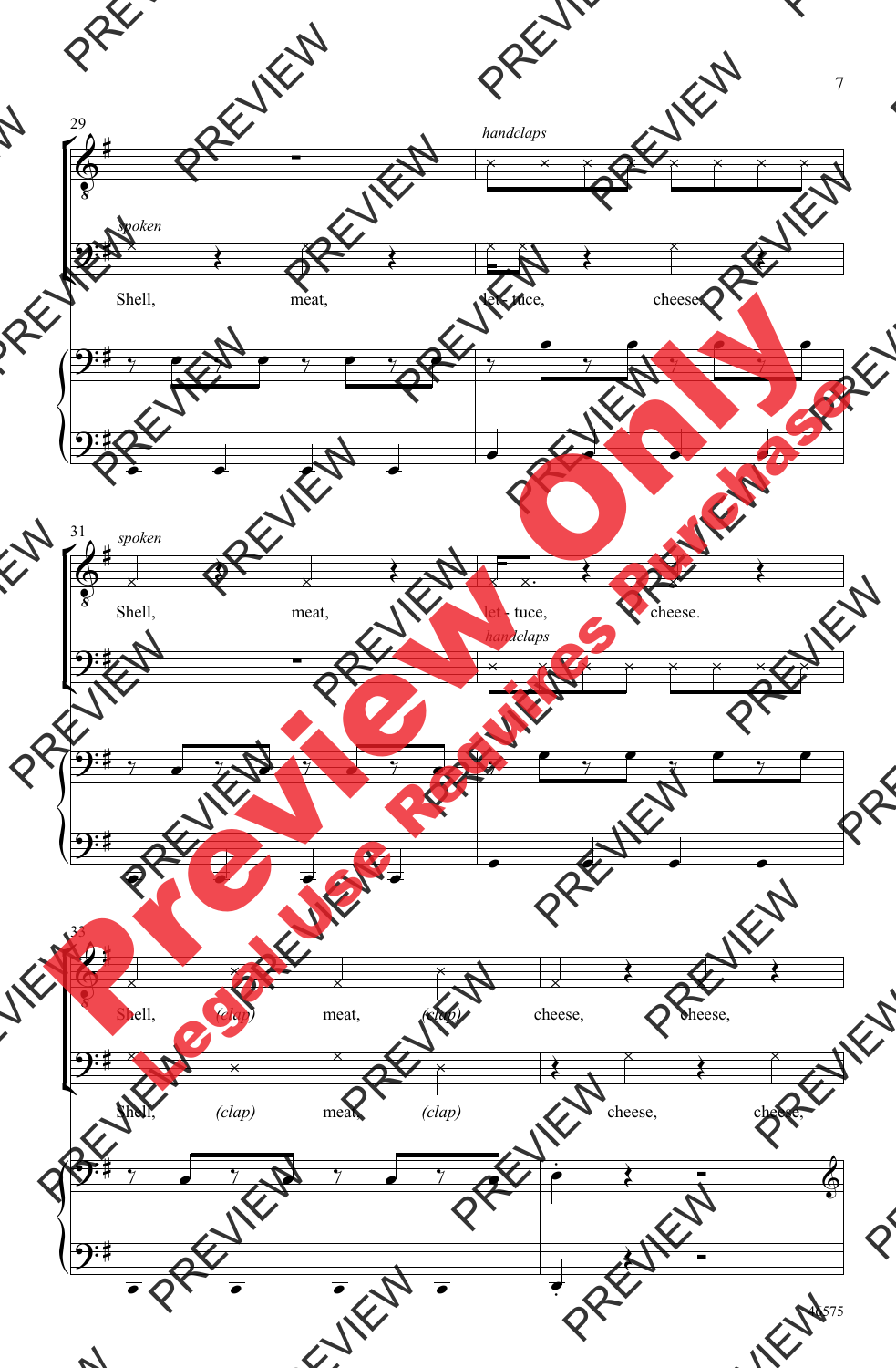![](_page_6_Figure_0.jpeg)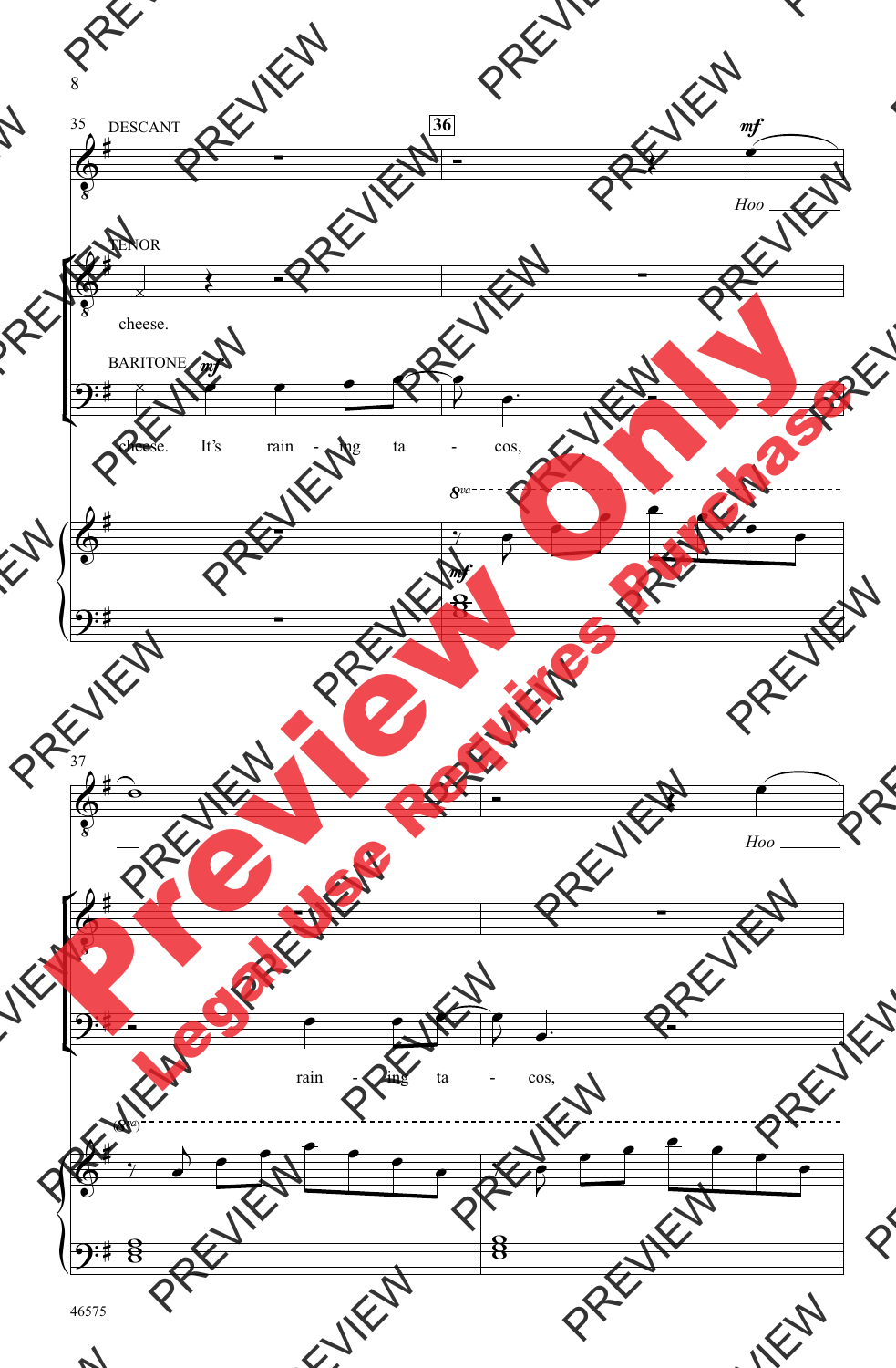![](_page_7_Figure_0.jpeg)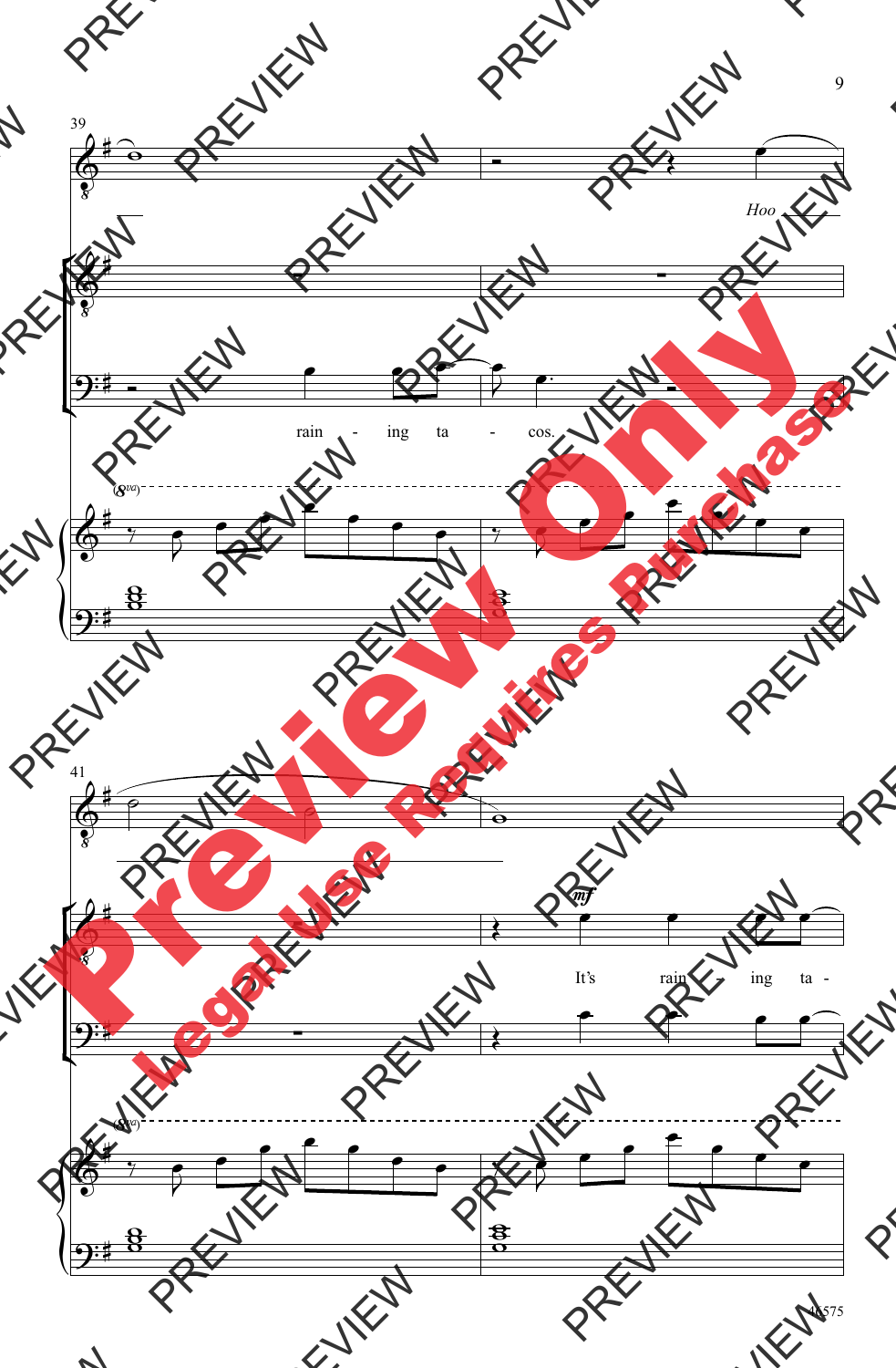![](_page_8_Figure_0.jpeg)